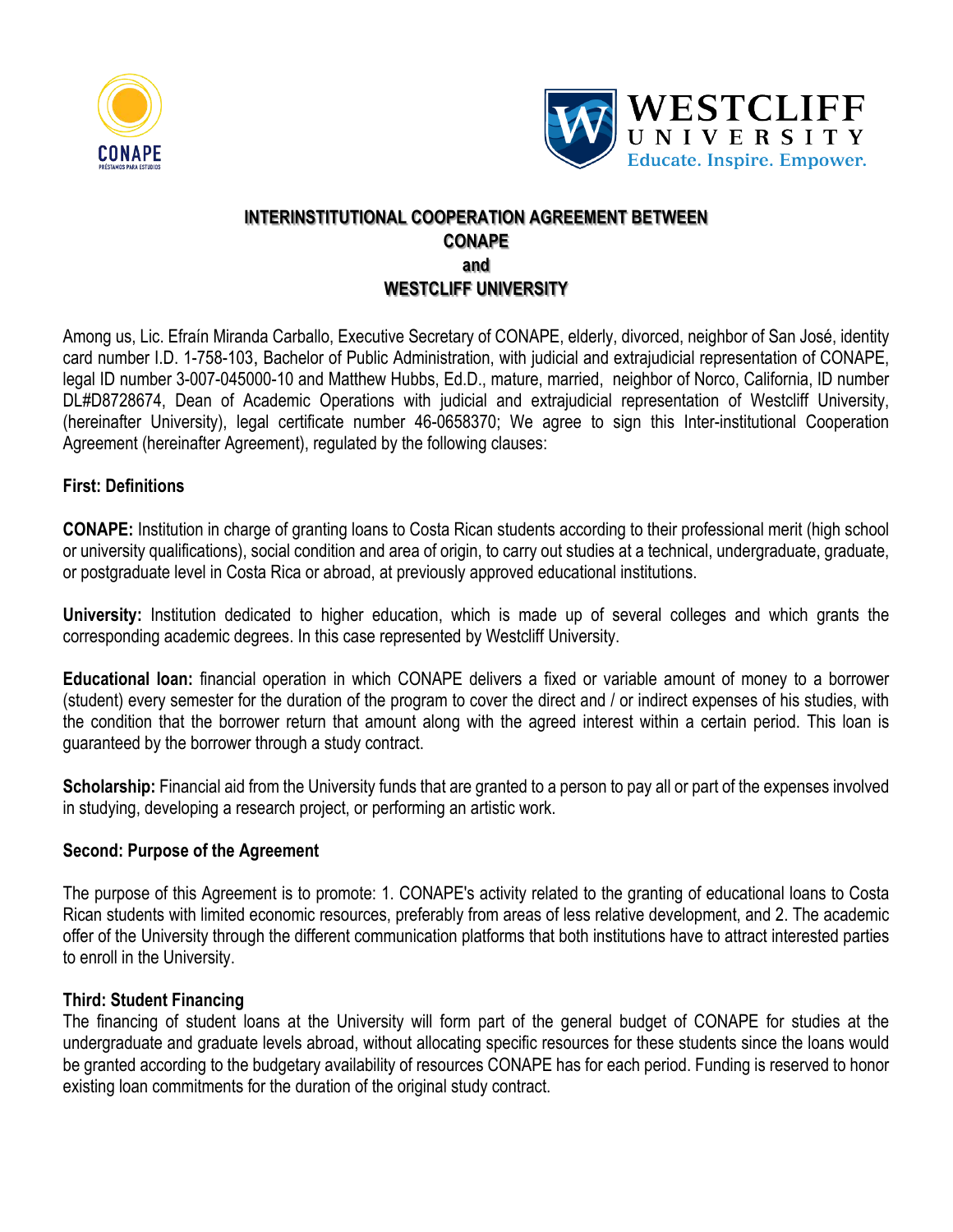



## **Fourth: CONAPE commitments**

a. Include on the web and social networks information about the possibility of granting financing to students in the process of enrollment or enrolled at the University, as well as information related to scholarships and other special conditions that the University offers to Costa Rican students.

b. The loans would be granted to Costa Rican students to finance studies at the University, who must comply with all the requirements and obligations established in the Credit Regulations, the Annual Credit Management Plan and other regulations established by CONAPE.

c. Deliver informative and promotional materials of CONAPE to students enrolled or interested in enrolling in the University.

d. Advise students enrolled or interested in registering at the University on the requirements and procedures for completing the CONAPE loan application to finance their studies.

e. At or before the time of enrollment, provide the University with a signed statement from each student, authorizing the University to release that student's grades to CONAPE each semester.

f. Inform the University promptly when a student's ability to draw down loan funds has been suspended or terminated.

## **Fifth: University commitments**

a) Promote the educational financing of CONAPE for Costa Rican students through the different platforms that best fit

b) Identify Costa Rican students interested in studying at the University, provide them with information about the University, its programs, and its admissions requirements and process, and direct them to access CONAPE as an option for financing their study program.

c) Inform CONAPE about the offer of scholarships and other special conditions that the University offers to Costa Rican students.

d) Guide and facilitate access to scholarships and other special conditions for Costa Rican students to be accepted into the programs taught by the University.

e) Inform CONAPE in each study period about the grades obtained and enrollment by students financed by CONAPE, provided CONAPE has submitted, to the University the student's signed authorization described in Subsection e. of Paragraph Fourth.

f) Inform CONAPE of any benefits the Costa Rican students will receive (Ex: scholarships, discounts, food, housing, work, internships, etc.)

g) Inform CONAPE promptly when a student is suspended for non-payment of fees or for any other reason, or dismissed from the University.

## **Sixth: Costs not covered by the loan and the scholarship**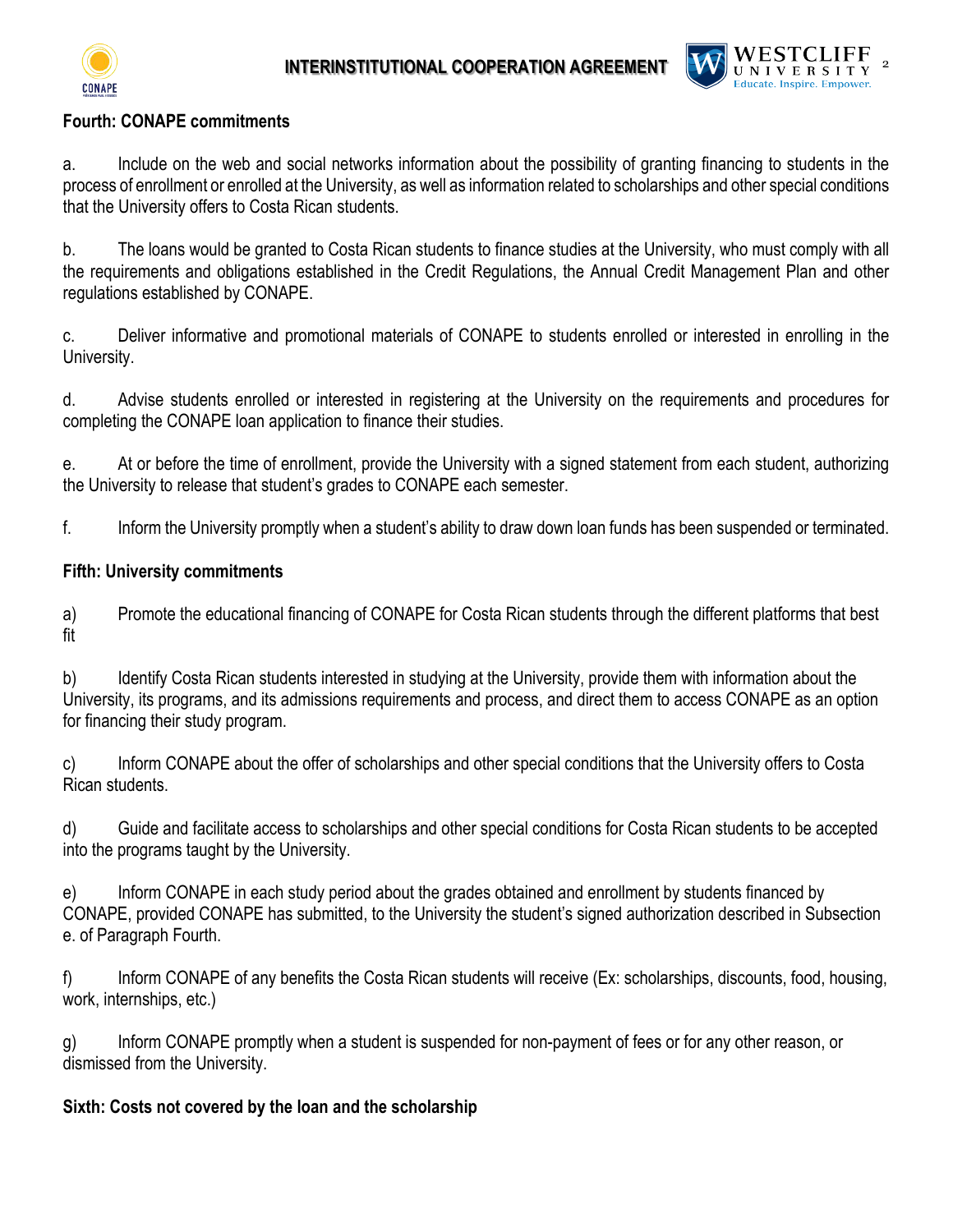



Students will be responsible for obtaining financial resources to cover other costs that exceed or are not included in the loan and scholarship related to their study program at the University.

#### **Seventh: Notifications and coordination between CONAPE and the University**

A person from each institution will be assigned so that they can be notified and also coordinate the smooth running of the Agreement, as well as the realization of the different commitments acquired and others that could be developed under the convenience and acceptance of both institutions.

**CONAPE** will assign as responsible:

Name: Roger Granados Ugalde, Position: Head of the Credit Department Telephone: (506) 2527-8630 Email: rgranados@conape.go.cr

**The University** will appoint as responsible:

Name: Julie Ciancio, PhD, MBA Position: Vice President of Academic Affairs Phone: 1(909) 693 9918 E-mail: julieciancio@westcliff.edu

Notifications and communications will be effective when delivered to the addresses listed.

Both institutions have an obligation to inform the other party of any change in the contact designated in this Agreement.

#### **Eighth: Responsibility for the payment of fees**

The loan relationship is between CONAPE and the beneficiary student, so the student will be responsible for paying fees to the University and other costs associated with the studies.

#### **Ninth: Duration of the Agreement**

This Agreement will have a duration of one year and may be extended for an equal period, if neither party expresses in writing its desire not to extend it. Both parties are empowered to terminate the Agreement early at any time, giving a prior notice of at least sixty (60) calendar days to the counterparty and neither party will incur liability of any nature in the event that they wish to terminate this Agreement early. The termination of the Agreement for any reason will not affect the projects or activities in the state of execution, which may continue their work until their normal termination.

## **Tenth: Estimate of amount**

This Agreement, due to its special nature, is invaluable. Any difference will be clarified in the Courts of Justice of the Costa Rican jurisdiction.

#### **Eleventh: Modifications to the Agreement**